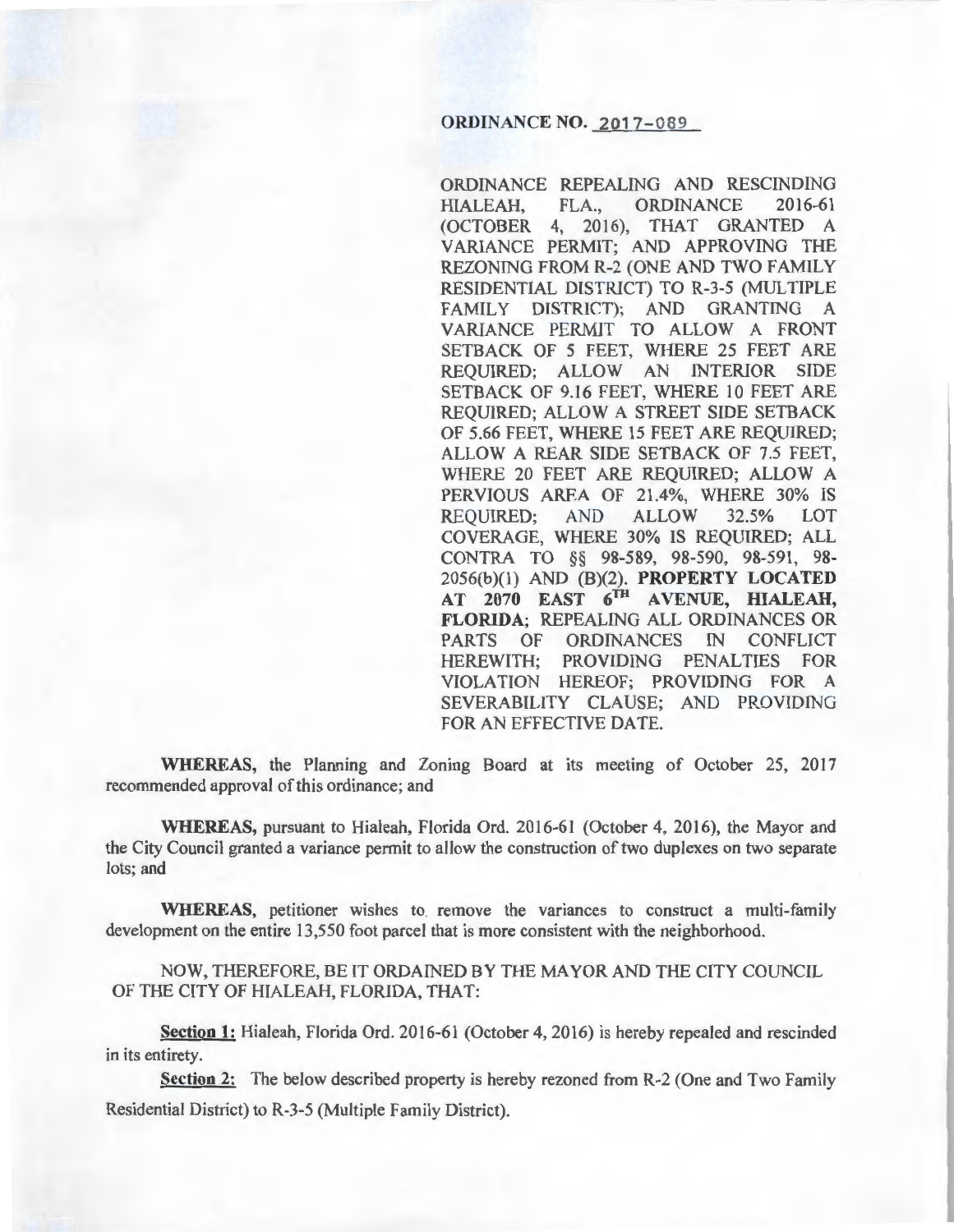**Section** 3: The below describe property is hereby granted a variance permit to allow a front setback of 5 feet, where 25 feet are required, contra to Hialeah Code of Ordinances § 98-589 that provides: "Sec. 98-589. - Front yard required. In the R-3 multiple-family district, there shall be a 25foot front yard required,..."; allow an interior side setback of 9.16 feet, where 10 feet are required, contra to Hialeah Code of Ordinances § 98-590 that provides: "Sec. 98-590. - Side yard required. In the R-3 multiple-family district, there shall be side yards, and the width of each shall not be less than ten feet." ; allow a street side setback of 5.66 feet, where 15 feet are required, contra to Hialeah Code of Ordinances § 98-590 that provides: "Sec. 98-590. - Side yard required. In the R-3 multiple-family district, ... For a corner lot, the side yard parallel abutting the street shall be not less than 15 feet.; allow a rear side setback of 7.5 feet, where 20 feet are required, contra to § 98-591 that provides: "Sec. 98-591. -Rear yard required. In the R-3 multiple-family district, there shall be a 20-foot rear yard setback."; allow a pervious area of 21.4%, where 30% is required, contra to  $\S$  98-2056(b)(1) that provides: "Sec. 98-2056. - Residential density and open space requirements. (b) The net area of a parcel shall be that area, expressed in acres or fractions of an acre, of land zoned for residential use less rights-of-way for streets and thoroughfares. In addition, every residential development except R-1 and R-4 and R-3 when developed as R-4 shall comply with the following open space and lot coverage requirements: (1) A minimum of 30 percent of the net residential land area shall be maintained in landscaped open space, which space may include recreation areas, swimming pools, and setback areas."; and allow 32.5% lot coverage, where 30% is required, contra to  $\S$  98-2056(b)(2) that provides: "A maximum of 30 percent of the net residential land area may be covered with or occupied by the principal residential structure." Property located at 2070 East 6th A venue, Hialeah, Florida, and legally described as:

> Lots 11 & 12, Block 12B, of SIX ADDITION TO THE TOWN OF HIALEAH, according to the Plat thereof, as recorded in Plat Book 8, Page 54, of the Public Records of Miami-Dade County, Florida.

### **Section 4: Repeal of Ordinances in Conflict.**

All ordinances or parts of ordinances in conflict herewith are hereby repealed to the extent of such conflict.

#### **Section 5: Penalties.**

Every person violating any provision of the Code or any ordinance, rule or regulation adopted or issued in pursuance thereof shall be assessed a civil penalty not to exceed \$500.00 within the discretion of the court or administrative tribunal having jurisdiction. Each act of violation and